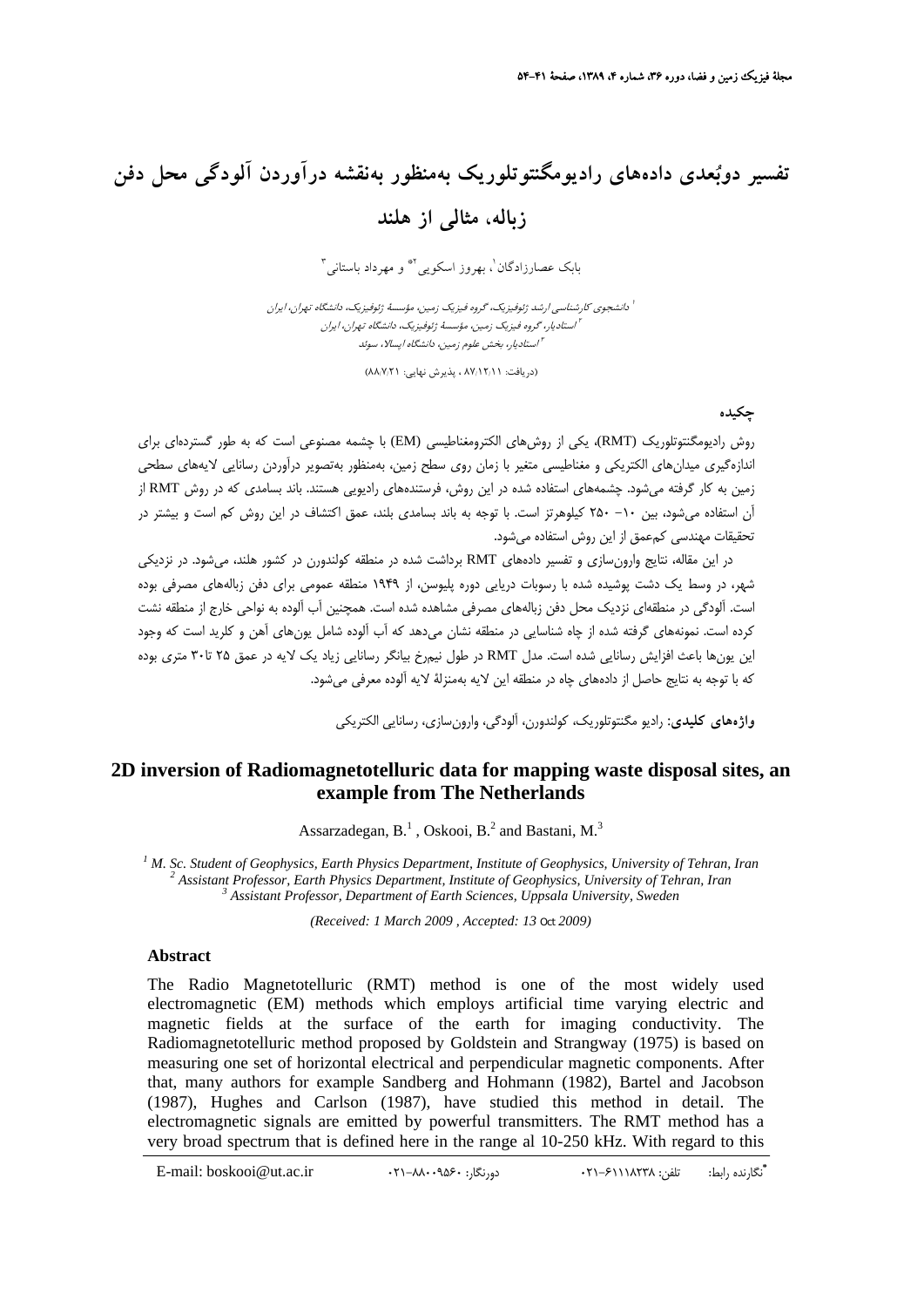high frequency band, exploration depth is low and is used in shallow engineering studies. In Iran, the application of geophysical methods for the study of waste sites has become increasingly important because of industrial development.

In Autumn 1998, the RMT study was carried out to recognize the pollution zone of a waste site in Collendoorn, in Netherlands. The measurements in the Netherlands are selected to show the RMT application of the EnviroMT system. Collendoorn is a small town situated in the north of the Overijssel province, in the Netherlands. Close to the town, in the middle of a flat area, covered by marine Pliocene sediments, lies the former waste disposal site that was used as a public dumping ground from 1949. Waste disposal dumps occurred in (wet) pits that had been dug for winning sand. In 1960 the site was declared as an official waste disposal site and from then the waste was dumped in dry areas of the site. The waste disposal has been discontinued since 1988 and the area has been used for recreational purposes. Pollution has been detected in the area near the waste disposal site and the leakage of polluted water has moved to regions outside the site. Samples taken from bore-holes in the area show that the polluted water contains iron and chloride ions causing the pollution plume to be electrically highly conductive.

A very long geophysical profile taken by the Netherlands Institute of Applied Geoscience (TNO) shows that the Tegelen formation which mainly consists of clay with a thickness of 2-7 m lies at a depth of approximately 35 m below the surface in the vicinity of Collendoorn. The formations above Tegelen are alternating sand and clay beds. Models of the RMT data across profiles, considerably express conductivity of the layer at 25-30 meters and with regards the data of bore-hole, this layer is estimated as a polluted layer.

The main geophysical objective was to detect and map the vertical and lateral extensions of the pollution plume. Based on the information provided by TNO four RMT survey lines situated at the eastern part of the dumpsite were planned for the survey. Lines 1, 2, and 3 were west-eastward and line 4 was south-northward.

Each line contains stations with 10 m spacing. We already know that the Collendoorn RMT data has a one-dimensional character, meaning that a 1D interpretation may work quite satisfactorily. The EnviroMT database software delivers two 1D inversion routines for on line data interpretation. The Least Singular Values Inversion (LSVI) program developed by Pedersen (1999) was employed for the interpretation of the Collendoorn data. The results of the inversion are presented as resistivity-depth sections. Each section shows a compilation of independent models at stations along a survey line. In order to show the similarities and differences in both directions of the induced currents, namely XY and YX directions, the results are represented in separate sections along a survey line. Resistivity-depth sections of the determinant data are also illustrated for comparison with the other two.

The first test field campaign, carried out in the Collendoorn dumpsite in the Netherlands revealed that the EnviroMT system operates satisfactorily. In spite of some minor hardware problems caused by heavy rainfall, the hardware functionality of the system is stable. The hardware-software and software-software interfacing work and the measured RMT data are correctly processed and properly stored. The data is reliable in that the estimated resistivities correlate with the true values directly measured in the boreholes close the survey lines, indicating that the system is properly calibrated. The RMT data contains sufficient information to resolve four layers in the upper 25 m with a resistiveconductive- resistive-conductive sequence. The resistivity-depth sections from 1D inversion of the RMT data in the Collendoorn depicted the vertical boundaries and lateral extensions of the pollution plume and indicated that the pollution plume is extended more in the north at the eastern parts of the dumpsite. The resistivity of the pollution plume is so low that the RMT responses become insensitive to the conductivity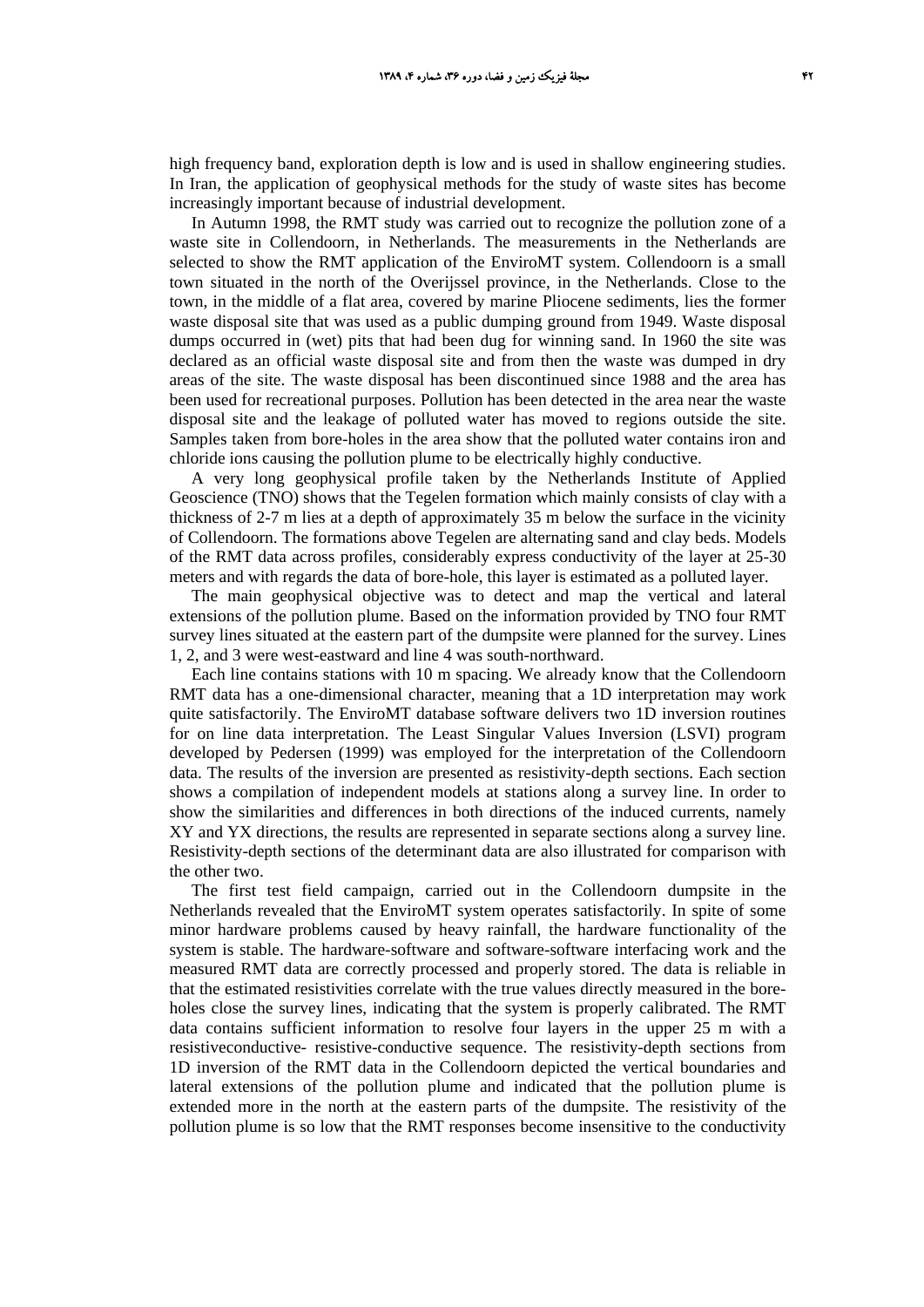variations below 35 meters.

**Key words:** Collendoorn, inversion, pollution, radomagnetotelluric, resistivity, RMT

**1 مقدمه**

روشهاي الكترومغناطيسي بهطور وسيع در اكتشاف ساختارهاي زيرزميني مورد استفاده قرار ميگيرند. اين روشها براساس پاسخ ساختارهاي زيرسطحي نسبت به انتشار ميدانهاي الكترومغناطيسي استوارند. اصول القاي الكترومغناطيسي (EM (كه با معادلات ماكسول بيان شده است، بيش از 150 سال است كه بهخوبي مورد استفاده قرار ميگيرد. كاربرد معادلات ماكسول را بسياري از نويسندگان بازنگري و ساده كردهاند و با روشهاي EM در ژئوفيزيك اكتشافي تطبيق دادهاند كه در ميان آنها تيكونو (1950)، كانيارد (1953)، كانتول (1960)، پيشرو هستند.

بررسي روشهاي الكترومغناطيسي در دو حوزه زمان و بسامد صورت ميگيرد. روشهاي حوزه زمان معمولا داراي چشمه مصنوعي هستند. دوقطبيهاي مغناطيسي افقي و خطوط جريان مستقيم نمونهاي از اين چشمهها هستند. در روشهاي حوزه بسامد، اين نكته مدِنظر است كه نسبت ميدانهاي الكتريكي افقي و ميدانهاي مغناطيسي افقي توزيع عمودي رسانايي را داخل زمين مشخص ميكند. ميزان عمق بررسي بستگي به بسامد دارد. بهعبارتديگر، هرچه بسامد موج ارسالي كمتر باشد، عمق نفوذ بيشتر است.

در دهه گذشته فعاليتهاي زيادي در جهت استفاده از فنون EM در كاربردهاي زيستمحيطي با توجه به قدرت تفكيك زياد و ارزان بودن آنها صورت گرفته است (جانسون و همكاران، 2001). كارايي روشهاي EM و بقيه فنون ژئوفيزيكي كمعمق (m 0-200 (براي حل مشكلات باستانشناسي (زاچر و همكاران، 1996)، علوم مهندسي (هاچينسن و همكاران، 2001)، كشف آبهاي

زيرزميني (نابز، 1994)، آشكارسازي رگههاي آلودگي (باستاني، 2001) و محلهاي دفن زباله ناشناخته به اثبات رسيده است.

امروزه محل زبالههاي مدفون يكي از مسائل محيطي مهم و حياتي است. براي مثال، در اروپا طي پنجاه سال گذشته نهشتههاي ريزدانه با فاضلاب خانهها و دورريز ساختمانها و نوع ديگري از محل دفن زبالهها كه معمولاً خطرناكاند، مخلوط شدهاند. برخي از آلودگيها غير قابل كنترل هستند و روي سطح زمين داراي هيچ گونه شواهدي نيستند. اين آلودگيها خطر بزرگي را به زمين تحميل ميكنند و بزرگترين عامل آلودگي آبهاي زيرزميني هستند.

بهطوركلي رسانايي منطقه آلودگي نسبت به قسمتهاي ميزبان اطراف به علت افزايش يونهاي موجود در سيالات منفذي در اثر آلودگي خيلي بيشتر است. بنابراين فنون EM براي شناسايي محلهاي آلودگي بسيار مناسب هستند. اخيراً كاربردهايي در مورد آشكارسازي گسترش جانبي و عمودي اين محلها گزارش شده است (بركتولد و همكاران، 1992؛ زاچر و همكاران، 1996؛ پلرين و آلومباخ، 1997). مكنيل (1991) و فريشنكت و همكاران (1991) اصول و مباني روشهاي الكترومغناطيسي براي كاربردهاي كمعمق عرضه كردهاند. نابز (1994) بازنگري دقيقي روي روشهاي الكتريكي و الكترومغناطيسي و كاربردهاي محيطي آن عملي ساخته است.

**2 آلودگيها** بهطوركلي، دو نوع آلاينده وجود دارد: آلايندههاي آلي و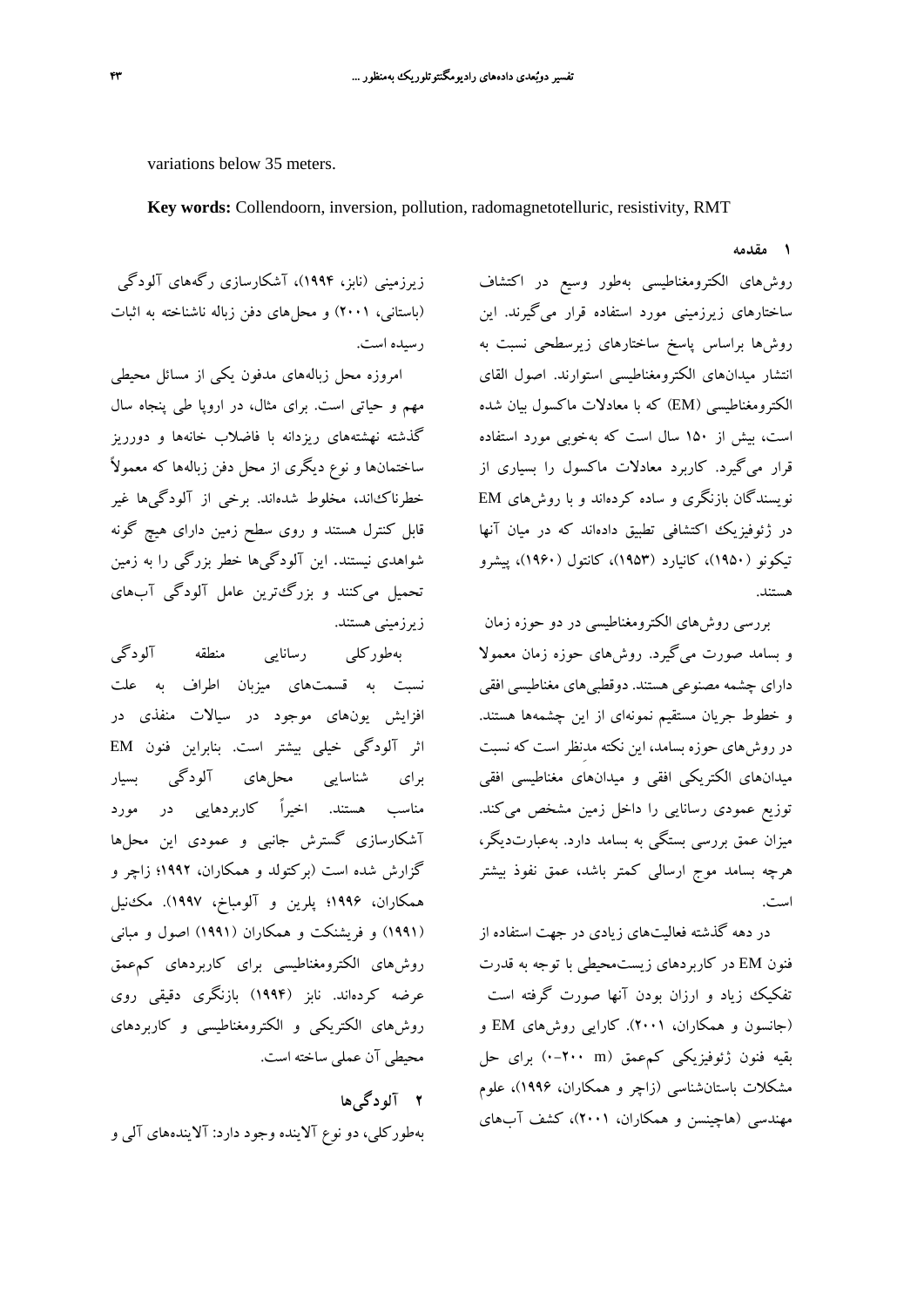آلايندههاي غيرآلي. آلودگيهاي آلي مربوط به هيدروكربنها و ريزشهاي نفتي است. آلودگيهاي غيرآلي مربوط به مواد شيميايي، فاضلاب ساختمانها و محل دفن زبالههاي مصرفي هستند كه در كنار آنها مفهوم رگههاي آلودگي مطرح ميشود. محل لكههاي نفتي خود داراي مشخصههاي خاصي هستند و از درجه اهميت بالايي برخوردارند.

وقتي خاك مرطوب يا آبهاي زيرزميني با مواد شيميايي غيرآلي تماس پيدا ميكنند، به سادگي به يون تبديل ميشوند و در مجموع يونهاي موجود در سيالات منفذي را افزايش ميدهند و بنابراين رسانايي تودهسنگ افزايش مييابد.

اثر آلودگيهاي آلي روي مقاومت زمين پيچيدهتر است. بهطوركلي، با توجه به اينكه نفت يك عايق الكتريكي است، مقاومت يك سنگ با جايگزين شدن يك مقدار نفت به جاي سيالات منفذي بايد افزايش پيدا كند، اما مشاهدات آزمايشگاهي در بسامد Hz1 كاهش مقاومت را نشان ميدهد. اين كاهش را ميتوان به دو صورت توجيه كرد. نفت باعث جداكردن يونها از سطح ذرات سنگ ميشود، بنابراين تعداد يونها درمحلول زياد ميشود و يا ممكن است كه هيدروكربنها با فرايندهاي زيستشيميايي تبديل به يونها شوند. در اين مقاله از روش (Radio Magnetotelluric) (RMT) مگنتوتلوريك راديو براي اكتشاف آلودگي غير آلي ناشي از محل دفن زباله در شهر كولندورن، هلند استفاده شده است.

### **3 روش RMT**

روش RMT يكي از روشهاي EM با چشمه مصنوعي است. منبع امواج در اين روش امواج راديويي، فرستندههاي راديويي هستند. سيگنالهاي الكترومغناطيسي گسيل شده از فرستندههاي قوي كه با زمين به شكل

دوقطبي الكتريكي افقي يا قائم جفت شدهاند، بين سطح زمين و يونسپهرمنتشر ميشوند.

فرستندههاي راديوي<sub>ي</sub> به طور قابل**ملاحظه** در مقياس جهاني توزيع گستردهاي يافتهاند. در اين تحقيق چشمه RMT فرستندههاي راديويي با توزيع تقريباً يكسان در سوئد و هلند بودند. براي مثال در شكل 1 توزيع بسامدهاي فرستندههاي راديويي در اواسط ماه نوامبر 1998 در هلند نشان داده شده است كه جمعاً بسامدهاي 40 فرستنده كه حداقل dB14 بالاتر از نوفه ميدان مغناطيسي افقي است، قابل كشف است.

در روش RMT اجزاي ميدان الكتريكي و مغناطيسي، حاصل از فرستندههاي راديويي در سطح زمين اندازهگيري ميشود. طراحي عمليات صحرايي RMT به صورت نمايي در شكل 2 نشان داده شده است. در هر ايستگاه جعبه فيلتر آنالوگ (شماره ۱، AF box) در مركز قرار داده ميشود.

اجزاي ميدان الكتريكي افقي در دو جهت S-N و W-E با استفاده از دو جفت الكترود فلزي اندازهگيري ميشود، الكترودها به شكل متقارن و با فاصله يكسان در دو جهت قرار ميگيرند (شماره 2). الكترودها به يك تقويتكننده (شماره 4) براي تقويت سيگنال و همچنين از راه كابلهاي مخصوص به جعبه AF) شماره 3) متصل شدهاند.

سه گيرنده مغناطيسي را روي يك سه پايه نصب ميكنند (شماره 5) و اجزاي ميدان مغناطيسي را اندازه ميگيرند. دو گيرنده، افقي و موازي با الكترودهاي الكتريكي هستند و گيرنده سوم به شكل عمود و در جهت پايين است. سه پايه به راحتي قابل جابهجا شدن است و در نزديكي جعبه AF قرار دارد و با يك كابل چند سيمي به جعبه متصل ميشود (شماره 6).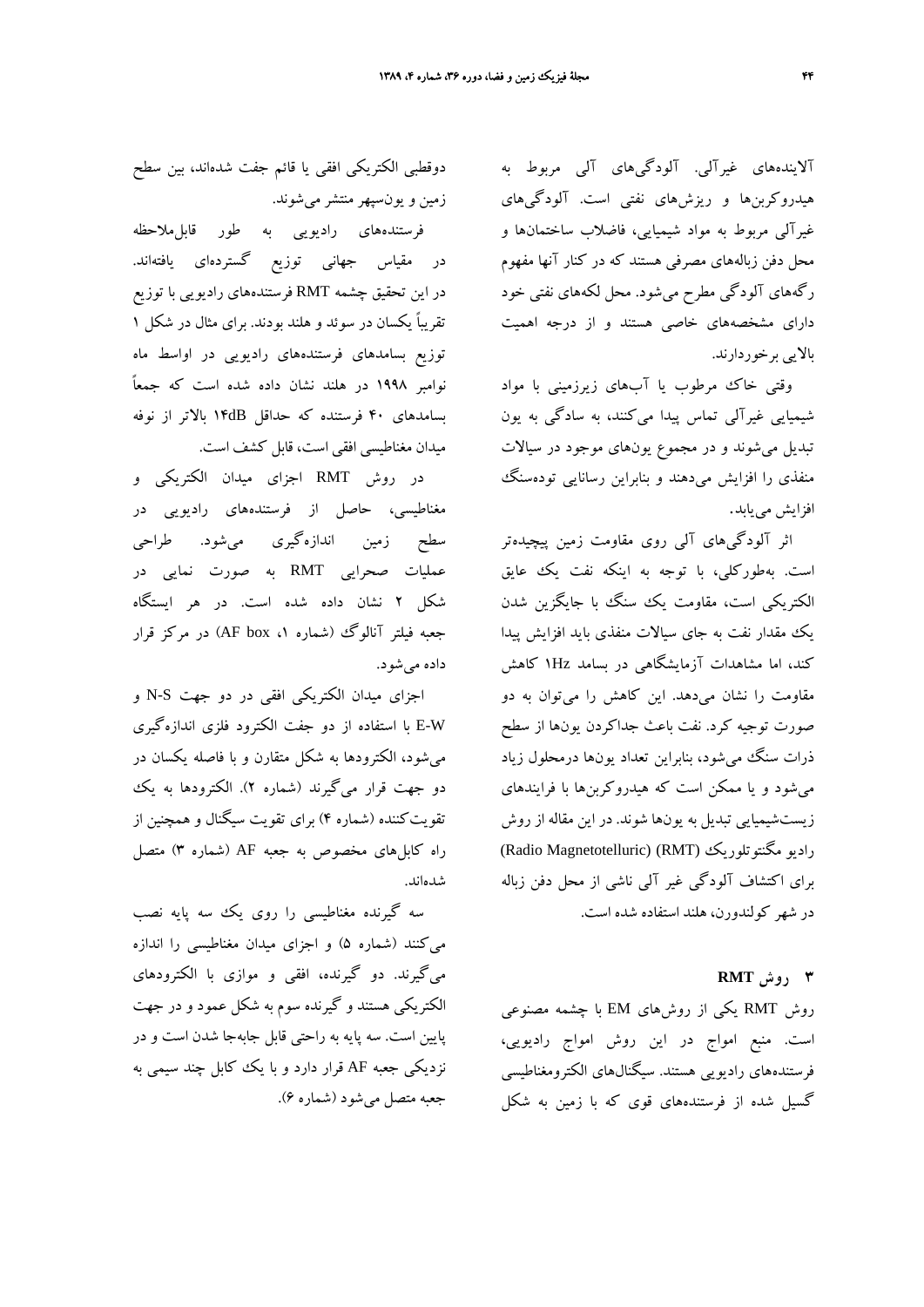

**شكل.1** يك مثال از توزيع فرستندههاي راديويي با باندهاي بسامد متنوع در ايستگاه گيرنده در كولندورن (باستاني، 2001).

كابلي كه متصل به الكترود فلزي درون زمين قرار گرفته، در قسمت مركزي جعبه AF است و مرجع ولتاژ صفر است (شماره7). بعد از اينكه سيگنالهاي آنالوگ در جعبه AF فيلتر شدند، از پنج كانال براي پردازش و تبديل بعدي D/A به واحد مركزي منتقل ميشوند (شماره 8) و درنهايت يك كابل چند سيمي به طول 10 متر اين دو واحد را به هم متصل ميكند (شماره 9). سيگنال آنالوگ پس از ديجيتال شدن (مبدل /A ( در واحد پردازش آماده وارونسازي و تفسير نهايي ميشود.

پس از پردازش دادههاي RMT، ميتوان دادهها را به

شكل يكبعدي و دوبعدي مدلسازي كرد كه در اين تحقيق وارونسازي دوبعدي صورت گرفته است. پس از وارونسازي دادهها مقاطع مقاومت ويژه بهدست ميآيد. با توجه به آنكه فاز و مقاومت ويژه رابطه عكس دارند، ميتوان با بررسي دادههاي فاز و مقاومت ويژه كيفيت وارونسازي را بررسي كرد، به اين نحو كه هرچه تطابق بيشتري بين اين دادهها باشد ميتوان تفسير دقيقتر و بهتري صورت داد. در اين تحقيق با توجه به اينكه آب آلوده شامل يونهاي كلريد و آهن است، لايه آلوده رسانايي زيادي دارد.



**شكل .2** يك طرح نمايي از عمليات صحرايي به روش RMT) باستاني، 2001).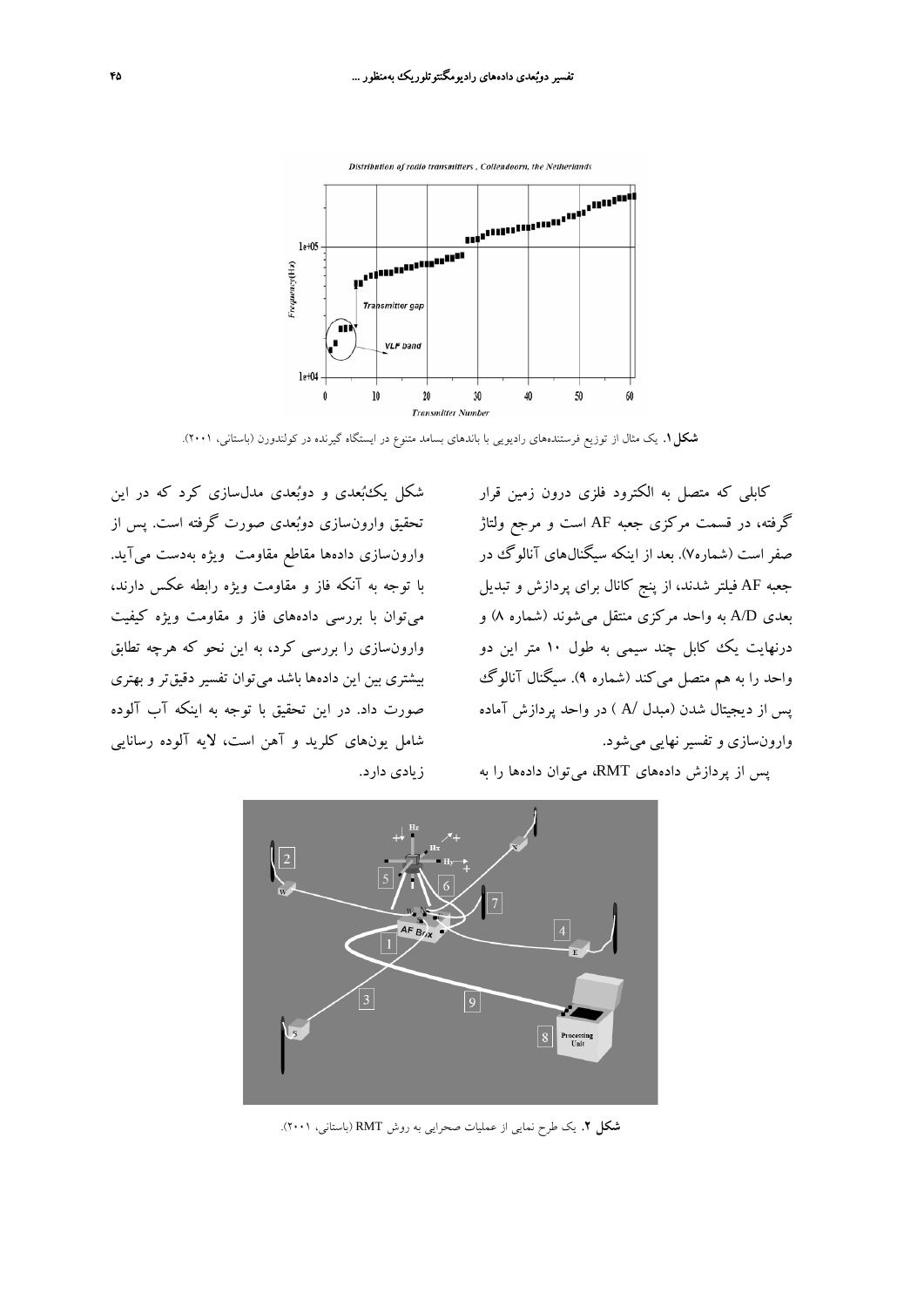**-4 وارونســـازي دوبعـــدي (D2(دادههـــاي منطقـــه كولندرون**

كولندورن (Collendoorn (شهري كوچك در شمال استان اووريجسل (Overijssel (در كشور هلند است. ناحيه مورد بررسي، منطقهاي عمومي با توپوگرافي هموار پوشيده از رسوبات دريايي دوره پليوسن، در نزديكي شهر كولندورن است كه از 1949 محلي براي دفن زبالههاي مصرفي بوده است. از 1960 به بعد آن منطقه بهمنزلة يك مركز رسمي دفن زباله به حساب ميآمد. اما از 1988 اين منطقه تبديل به يك محل تفريحي شد. آلودگي در منطقهاي نزديك محل دفن زبالههاي مصرفي مشاهده شد و همچنين آب آلوده به نواحي خارج از منطقه نشت كرد. نمونههاي گرفته شده از چاه درون منطقه نشان ميدهد كه آب آلوده شامل يونهاي آهن و كلريد است و وجود اين يونها باعث افزايش رسانايي شده است. در شكل ۴، نقشه زمينشناسي هلند، براي نشان دادن موقعيت منطقه كولندورن آورده شده است.

در اين منطقه چهار نيمرخ براي برداشت داده به روش RMT طراحي شد. نيمرخ 1 (با طول 420 متر) طولانيترين نيمرخ است و سراسر طول منطقه برداشت داده را پوشش ميدهد. نيمرخهاي 2 و3 به موازات نيمرخ 1 و در سمت شمال و جنوب آن واقعاند و طول هر دو آنها كوتاهتر از نيمرخ 1 است.

نيمرخ 4 به شكل عمود بر ساير نيمرخها است و نيمرخهاي 1 و 2 را قطع ميكند. نيمرخ 4 بهگونهاي است كه سراسر عرض منطقه برداشت داده را پوشش ميدهد و ميتوان نتايج نيمرخهاي ،1 2 و 3 را با نتايج نيمرخ 4 تطبيق داد.

انتظار ميرود در محلهايي كه اين نيمرخ ساير نيمرخها را قطع ميكند به نتايج مشابهي دست يابيم. شماي كلي از نيمرخهاي طراحي شده در شكل 4 آورده شده است. در همة نيمرخها فاصله ايستگاهها 10 متر در





**شكل.3** نقشه زمينشناسي از هلند (برگرفته از سايت زمينشناسي هلند).

الگوريتم وارونسازي REBOCC را سيريپنواراپرن و اگبرت (2000) براي وارونسازي دوبعدي ( D2 ( دادههاي مگنتوتلوريك عرضه كردهاند.

در اين بررسي براي هر چهار نيمرخ برگردان دادههاي (2005،همكاران و اسكويي (DET, TETM , TM, TE محاسبه شده كه نتايج هرنيمرخ، در ادامه آمده است.

|  |  |  |  | <b>جدول ۱</b> . مشخصات نیم٬خها در منطقه کولندورن. |  |  |
|--|--|--|--|---------------------------------------------------|--|--|
|--|--|--|--|---------------------------------------------------|--|--|

| تعداد أيستگاه  | شماره پروفیل |
|----------------|--------------|
| 5 <sup>x</sup> |              |
| ٣٧             |              |
| ۲۱             |              |
|                |              |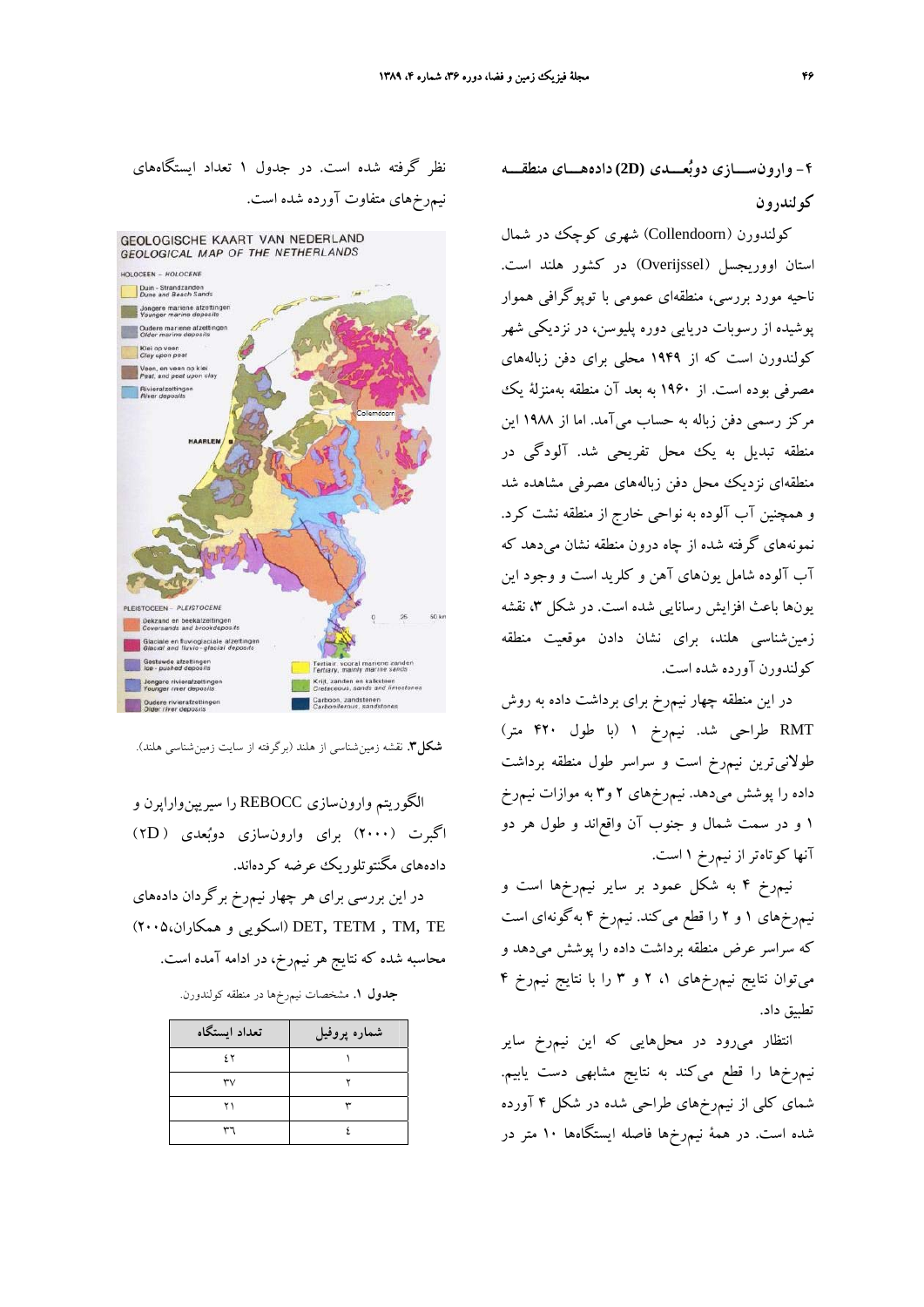

**شكل.4** شماي كلي از منطقه برداشت داده در كولندورن (باستاني، 2001).

بررسي شكل 5 مربوط به دادههاي , TETM ,DET TE ,TM از نيمرخ 1 وجود چهار لايه با مقاومتهاي متفاوت را نشان ميدهد. كمعمقترين لايه مربوط به يك لايه مقاوم با ضخامت چهار متر است. لايه دوم كه داراي مقاومت ويژه كمتر نسبت به لايه اول است با ضخامت 11 متر و تقريبا تا عمق 15 متر ادامه يافته است. لايه سوم داراي ضخامت 5 متري است و تا بالاي لايه آلوده، در عمق 20 متري كشيده شده است. همانطور كه در شكلهاي ۵- الف، ب، ج، د قابل مشاهده است. هرچه كه به سمت شرق حركت كردهايم مقاومت لايهها افزايش يافته است و بهطور مشخص در مقاطع DET (شكل ۵– د) و TETM) شكل -5 ج) تغيير مقاومت ويژه زياد از ايستگاههاي 31 به بعد كاملا مشهود است. ميتوان از اين مقاطع به اين نتيجه رسيد كه لايه آلوده در مسير نيمرخ 1 از ايستگاه 1 تا ايستگاه 25 گسترش جانبي داشته است.

بررسي شكل 6 مربوط به دادههاي , TETM ,DET TE ,TM از نيمرخ 2 وجود چهار لايه با مقاومت ويژههاي متفاوت را نشان ميدهد كه هرچه به سمت عمق ميرويم مقاومت ويژهها كاهش پيدا كرده است. همانطور كه در شكلهاى ۶– الف، ب، ج، د نشان داده شده است مقاطع TE وTETM شباهت زيادي به هم دارند، درحاليكه مقطع DET تفكيكپذيري بهتري نسبت به ساير مقاطع دارد. عليرغم اينكه مقطع TM تفكيكپذيري كمتري نسبت به ساير مقاطع دارد ولي

سطح بالايي لايه آلوده در اين مقطع هم بهخوبي قابل مشاهده است.

كمعمقترين لايه مربوط به يك لايه مقاوم با ضخامت پنج متر است. لايه دوم كه داراي مقاومت ويژه كمتر نسبت به لايه اول است با ضخامت 15 متر و تقريبا تا عمق 20 متري ادامه يافته است. لايه سوم داراي ضخامت 10 متر است و تا بالاي لايه آلوده در عمق 30 متر كشيده شده است.

همانطور كه در شكلهاي -6 الف، ب، ج، د قابل مشاهده است به سمت شرق مقاومت ويژه لايهها افزايش يافته است و به طور بارز در مقطع DET) شكل -6 د) روند افزايش مقاومت در لايههاي متفاوت از غرب به شرق كاملاً مشخص است و آلودگي به سمت شرق نفوذ كرده است. ميتوان از اين مقاطع به اين نتيجه رسيد كه لايه آلوده در مسير نيمرخ 2 از ايستگاه 2 تا ايستگاه 24 گسترش جانبي داشته است.

بررسي شكل 7 مربوط به مقاطع , TETM ,DET از نيم $\zeta$  وجود چهار لايه با مقاومتهاي TM, TE متفاوت را نشان ميدهد. كمعمقترين لايه مربوط به يك لايه مقاوم با ضخامت 2 متر است. لايه دوم كه داراي مقاومت ويژه كمتري نسبت به لايه اول است داراي ضخامت 8 متري است و تقريباً تا عمق 10 متري ادامه يافته است. لايه سوم داراي ضخامت 10 متري است و تا بالاي لايه آلوده، در عمق 20 متري كشيده شده است.

همانطور كه در شكلهاي -7 الف، ب، ج، د قابل مشاهده است به سمت شرق مقاومت ويژه لايهها افزايش يافته است و بهطور مشخص در مقاطع TE) شكل -7 الف) و TETM) شكل -7 ج) تغيير مقاومت ويژه زياد از ايستگاههاي 14 به بعد كاملا مشهود است. ميتوان از اين مقاطع به اين نتيجه رسيد كه لايه آلوده در مسير نيمرخ 3 از ايستگاه 2 تا ايستگاه 13 گسترش جانبي داشته است، به گونهاي كه لايه با مقاومت ويژه كم به شكل شيبدار تا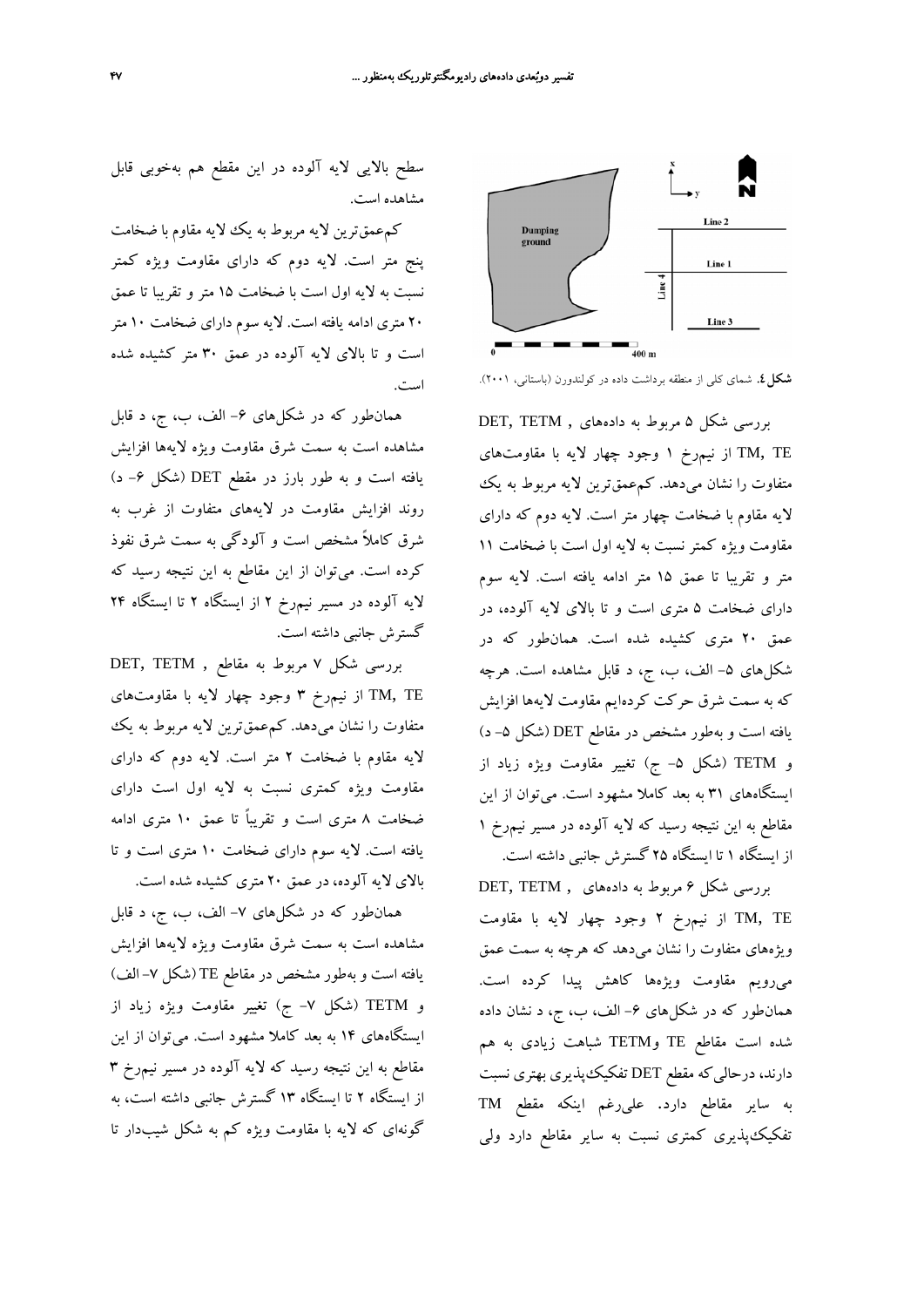عمق 40 متري در ايستگاه 14 نفوذ كرده است.



**شكل .5** مقطع مقاومت ويژه در امتداد نيمرخ 1 الف) مقطع مقاومت ويژه - عمق در مد TM، ب) مقطع مقاومت ويژه - عمـق در مـد TE، ج) مقطـع مقاومـت ويژه - عمق در مد TETM، د) مقطع مقاومت ويژه - عمق در حالت DET.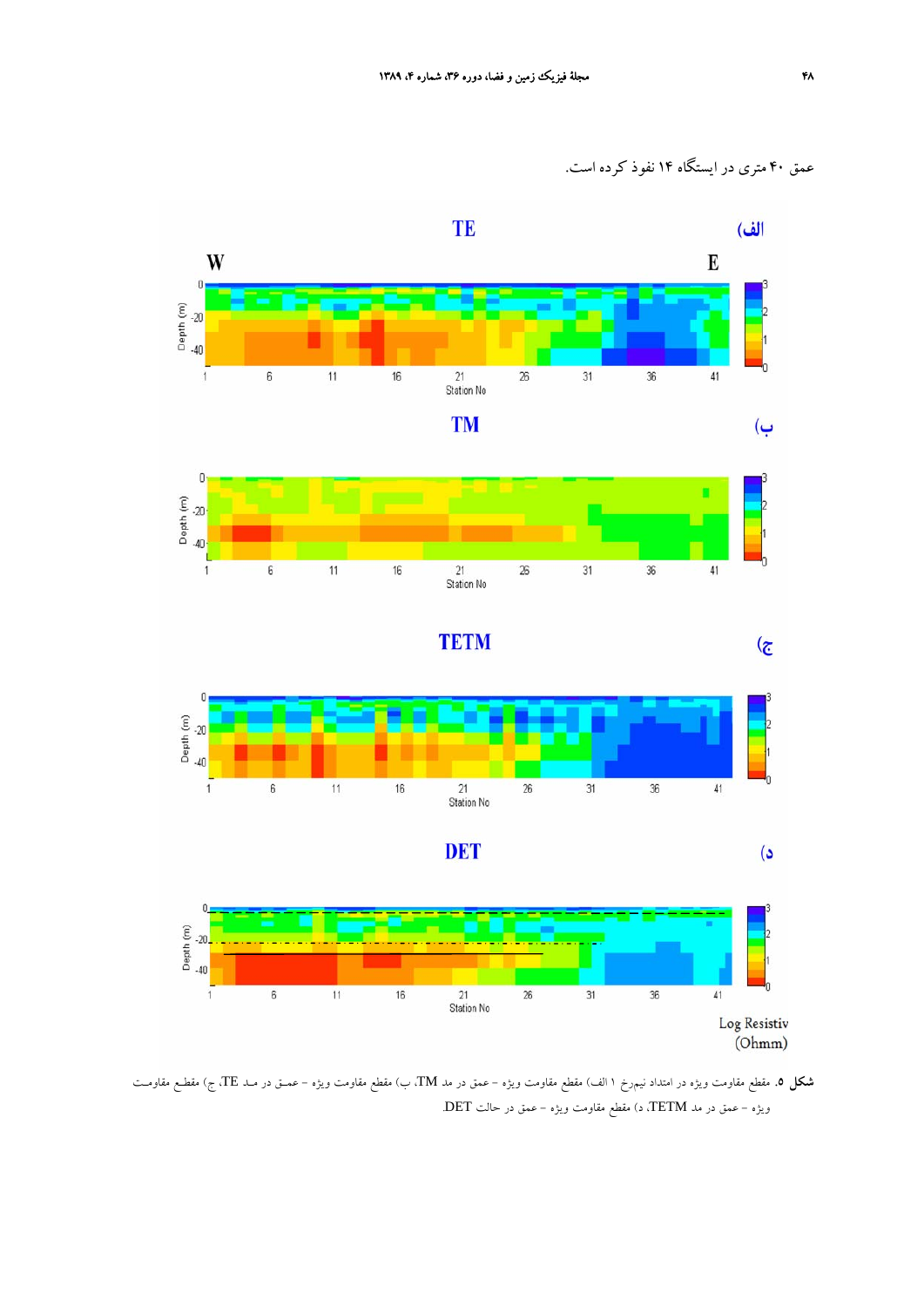







**شكل.6** مقطع مقاومت ويژه در امتداد نيمرخ 2 الف) مقطع مقاومت ويژه - عمق در مد TM، ب) مقطع مقاومت ويژه - عمق در مد TE، ج) مقطع مقاومت ويژه - عمق در مد TETM، د) مقطع مقاومت ويژه - عمق در حالت DET.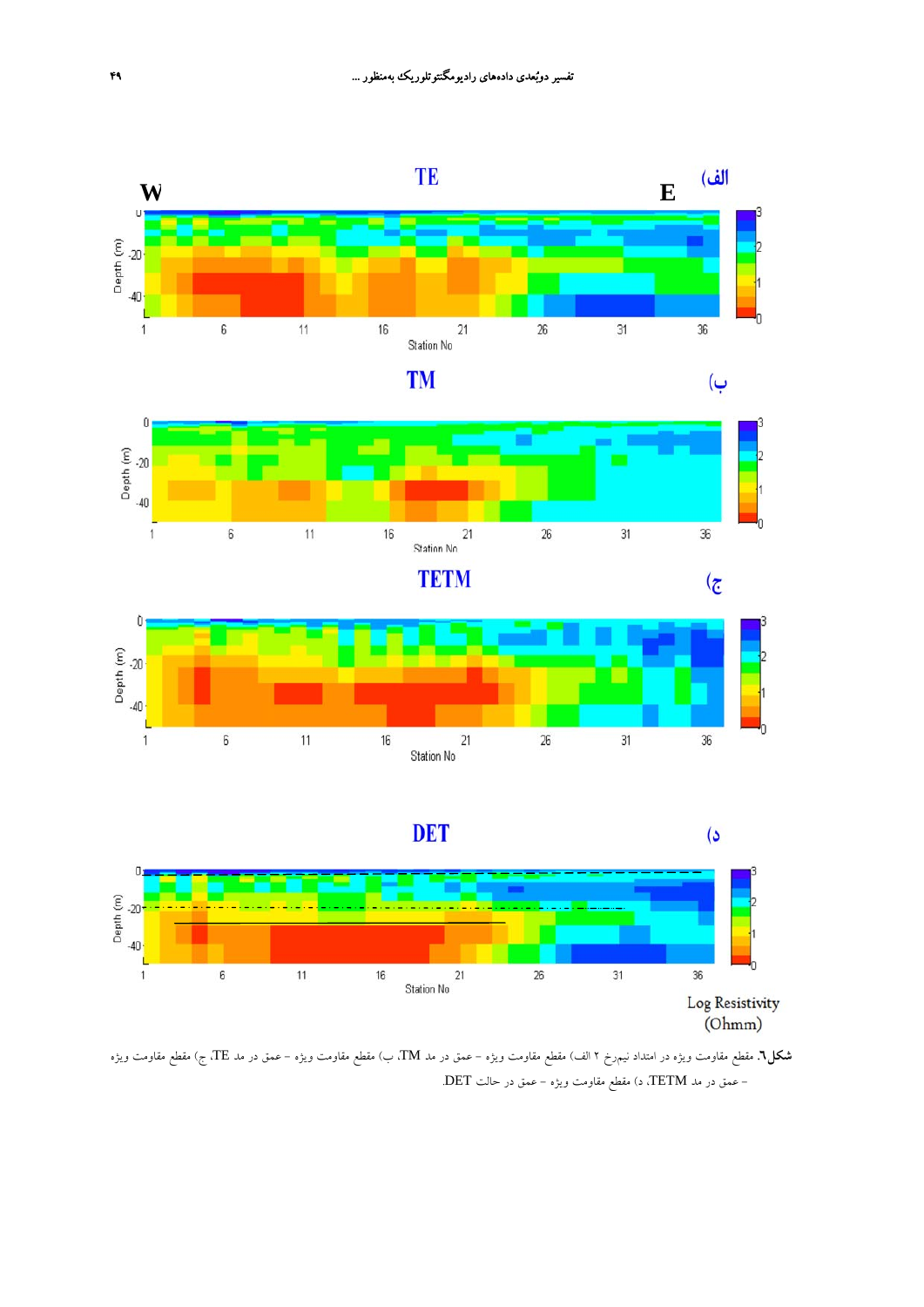











**شكل.7** مقطع مقاومت ويژه در امتداد نيمرخ 3 الف) مقطع مقاومت ويژه - عمق در مد TM، ب) مقطع مقاومت ويژه - عمق در مد TE، ج) مقطع مقاومت ويژه - عمق در مد TETM، د) مقطع مقاومت ويژه - عمق در حالت DET.

ب)

 $\mathbf{G}$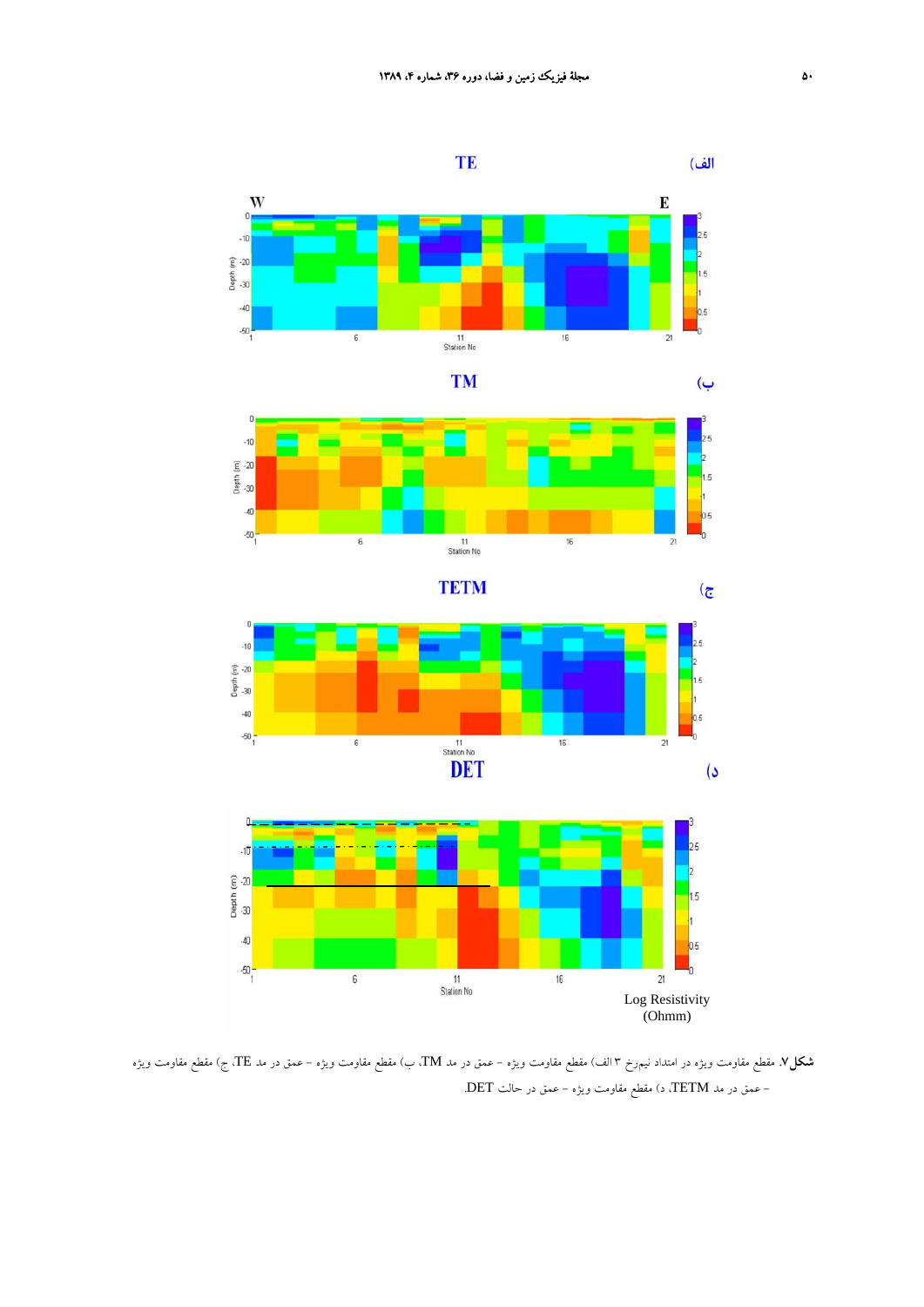مقطع TETM تفكيكپذيري كمتري نسبت به ساير مقاطع دارد. كمعمقترين لايه مربوط به يك لايه مقاوم با ضخامت دو تا چهار متر است. لايه دوم كه مقاومت كمتر نسبت به لايه اول دارد و تا عمق 10 متري ادامه يافته است. لايه سوم داراي ضخامت 10 متري است و تا بالاي لايه آلوده، در عمق 20 متري كشيده شده است.

بررسي شكل 8 مربوط بهمقاطع TETM، DET، ,TM TE از نيمرخ 4 وجود چهار لايه با مقاومت ويژههاي متفاوت را نشان ميدهد. همانطور كه در شكلهاي -8 الف، ب، ج، د نشان داده شده است مقاطع DET و TM و شباهت زيادي به هم دارند، در مقطع TE هم لايههاي يك، دو و سه به خوبي قابل تشخيص است. درحاليكه



**شكل .8** مقطع مقاومت ويژه در امتداد نيمرخ 4 الف) مقطع مقاومت ويژه - عمق در مد TM، ب) مقطع مقاومت ويژه - عمق در مد TE، ج) مقطع مقاومت ويژه - عمق در مد TETM، د) مقطع مقاومت ويژه - عمق در حالت DET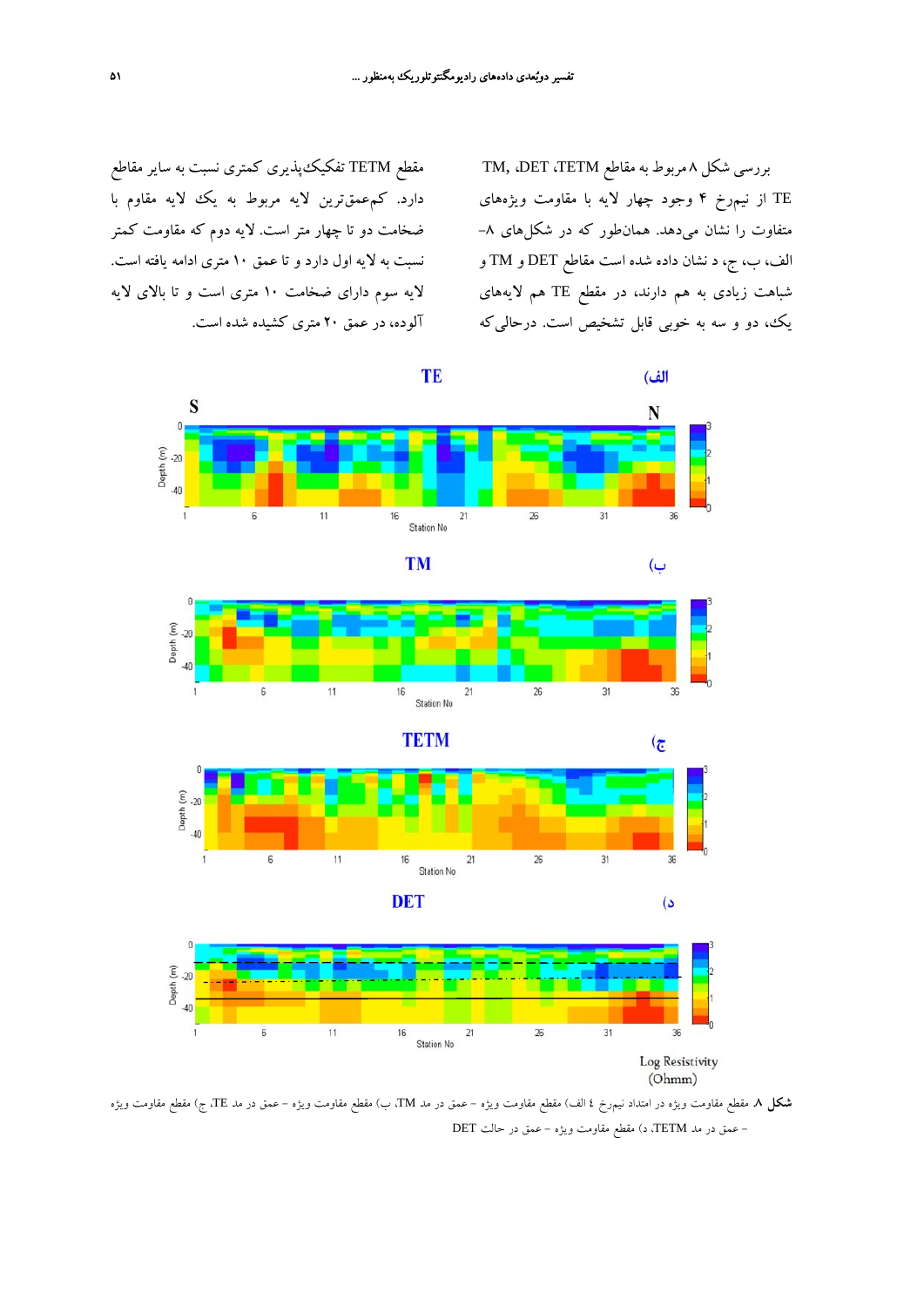همانطور كه در شكلهاي -8 الف، ب، ج، د قابل مشاهده است، از جنوب به شمال روند لايهها يكسان است با اين تفاوت كه به نظر ميرسد به سمت شمال ضخامت لايهها افزايش يافته است. ميتوان از اين مقاطع به اين نتيجه رسيد كه لايه آلوده در مسير نيمرخ 4 از ايستگاه دو تا ايستگاه آخر(ايستگاه36) گسترش جانبي داشته است.

با توجه به اين موضوع كه اين نيمرخ عمود بر ساير نيمرخها است، ميتوان چنين برداشت كرد كه لايه آلوده سراسر عرض منطقه برداشت دادهها را فرا گرفته است. نتايج اين نيمرخ تطبيق بسيار خوبي را با ساير نيمرخها نشان مي دهد.

شكل 9 اندازهگيريهاي مقاومت ويژه توسط TNO (موسسه علوم زمين كاربردي هلند) را در مشاهدات حاصل از چاه 5WP) در 20 متري شمال ايستگاه 11 از

نيمرخ يك قرار دارد) نشان ميدهد. اندازهگيريها در چهار زمان متفاوت در طي سه و نيم سال صورت گرفته است. مقاومت در نواحي كمعمق مستقل از زمان است و در عمقهاي بين 20تا 25 متري مقاومت ويژه به يكباره به مقدار 10 اهم متر ميرسد كه در اين محل نمونههاي آلودگي مشخص شده است. مقاومت ويژه در عمقهاي بين 25 تا 34 متر تقريبا ثابت بوده است. اما در بخشهاي عميقتر بهطور كاملاً مشخص مقاومت ويژه كاهش پيدا كرده است و اين واقعيت را بيان ميكندكه آلودگي به آهستگي به سمت قسمتهاي عميق زمين در حال گسترش است. مقايسه بين وارونسازي دوبعدي دادههاي RMT در ايستگاه 11 از نيمرخ يك با اندازهگيريهاي نشان داده شده در شكل 9 تطابق خوبي را نشان مي دهد.



WP<sub>5</sub>

**شكل .9** اندازهگيريهاي انجام شده در چاه 5WP) باستاني، 2001).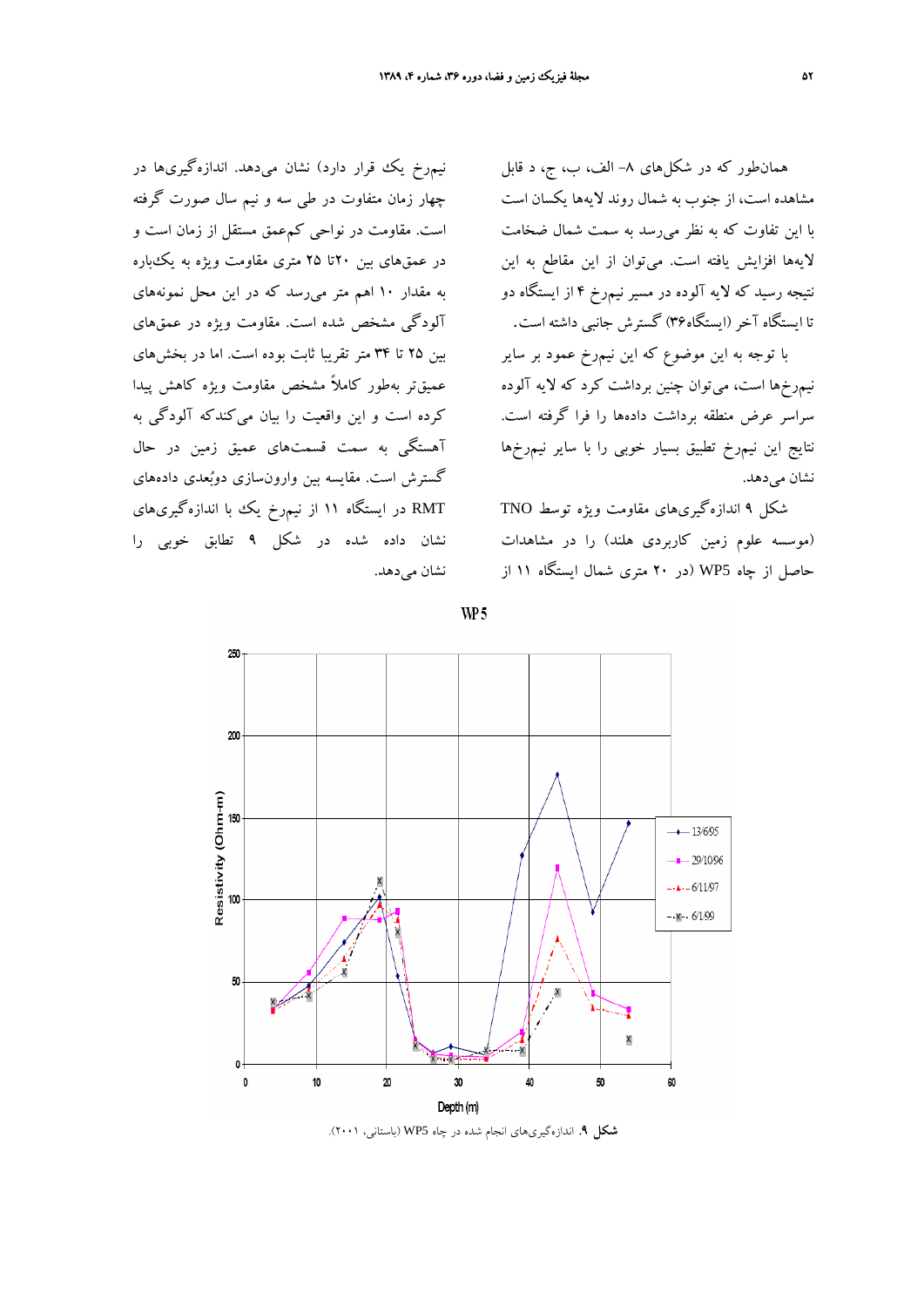- Berktold, A., Schleicher, F., Strobl, P., Mathes, P. and Durlesser, H., 1992, Moglichkeiten und Grenzen des VLF-R Verfahrens im Ingenieur/Umweltbereich, Munchener Geophys. Mitteilungen, **6**, 65-88.
- Cagniard, L., 1953, Basic theory of the magnetotelluric method in geophysical prospecting. Geophysics, **8**, 605-635.
- Cantwell, T., 1960, Detection and analysis of low frequency magnetotelloric signal. Ph.D. thesis. Geology and Geophysics, Massachusetts Institute of technology.
- Frischknecht, F. C., Labson, V. F., Spies, B. R. and Anderson, W. L., 1991, Profiling methods using small sources, in M.N. Nabighian (ed.), Electromagnetic Methods in Applied Geophysics, Vol. **2**, SEG, 105-270.
- Hutchinson, Peter J., Barta, Laura, S., Geophysical application to solid waste Analysis , Proceedings of the sixteenth International Conference on Solid Waste and Management, Phildelphia, pa. USA. December 10-13, 2000, ISSN: 1091-804.
- Johnson, C. D., Lane, J. W., Jr., Williams, J. H., and Haeni, F. P., 2001, Application of geophysical methods to delineate contamination in fractured rock at the University of Connecticut landfill, Storrs, connecticut: in Symposium on the Application of Geophysics to engineering and Environmental Problems, Denver, Colorado, March 4-7, 2001, Proceedings.
- McNeill, J. D., 1991, Advances in electromagnetic methods for groundwater studies. Geoexploration, Vol. **27**, 65-80.
- Nobes, D. C., 1994, Troubled waters: environmental applications of electrical and electromagnetic methods. extended abstract, 12th workshop on electromagnetic induction in the earth, Brest, 125-158.
- Oskooi, B., Pederson, L., Smirnov, M., Arnason, K., Eysteisson, H. and Manzella, A., 2005, The deep geothermal structure of Mid-Atlantic Ridge deduced from MT data in SW Iceland. PHYSICS OF THE EARTH AND PLANETARY INTERIOS, V150 P 183-195.
- Pellerin, L. and Alumbaugh, D. L., 1997, Tools for electromagnetic investigation for the shallow subsurface. Leading Edge, Vol. **16**, 1631-1641.
- Siripunvaraporn, W. and Egbert, G., 2000, An efficient data-subspace inversion method for 2-D magnetotelluric data. Geophysics, **65**, 791-803.
- Tikonov, A. N., 1950, On determining electrical

**5 نتيجهگيري و پيشنهادات**

هدف از اين تحقيق، اكتشاف آلودگيهاي حاصل از زبالههاي مصرفي در شهر كولندورن بوده است. در اين مطالعه دادههاي برداشت شده از چهار پروفيل در نزديكي محل دفن زبالهها توسط نرمافزار REBOCC، وارونسازي دوبعدي شده است.

از بررسيهاي صورت گرفته ميتوان به اين نتيجه رسيد كه لايه آلوده داراي مقاومت ويژه كمتر از 10 اهم متر بوده است. مدل نهايي يك زمين چهار لايه با مقاومت ويژههاي متفاوت را نشان ميدهد، كه هرچه به سمت عمق حركت كرده مقاومت ويژه كاهش يافته است. لايه آلوده، در مناطق گوناگون تا عمقهاي 20 تا 25 متر كشيده شده است. نتايج از نيمرخ ۴، نشان مي دهد كه لايه آلوده سراسر عرض منطقه را فرا گرفته است. با در نظر گرفتن اين موضوع كه در روش RMT اندازهگيريها در باند بسامدي بلند صورت ميگيرد و عمق نفوذ كم است، وجود اين لايه آلوده، كه داراي مقاومت كم است، و همچنين لايه رسانايي رسي كه در زير آن قرار دارد، باعث ميشود كه نتايج در عمقهاي زيادتر قابل اعتماد نباشند.

با توجه به مطالب فوق، ميتوان لايه آلوده را به شكل يك صفحه با ضخامت متغير در نظر گرفت، در شمال و دراطراف نيمرخ 2 ضخيمتر و به سمت جنوب در محل نيمرخ 3 نازك ميشود.

با توجه به اينكه روند آلودگي به سمت شمال است، برداشت دادهها در يك يا دو نيمرخ در شمال نيمرخ 2 پيشنهاد ميشود تا بتوان ابعاد پيشروي را بهتر به تصوير كشيد.

**منابع**

Bastani, M., 2001, EnviroMT-a New Controlled Source/Radio Magnetotelluric System. Dissertation for the Degree of Doctor of Philosophy in Geophysics, presented at Uppsala University in 2001.